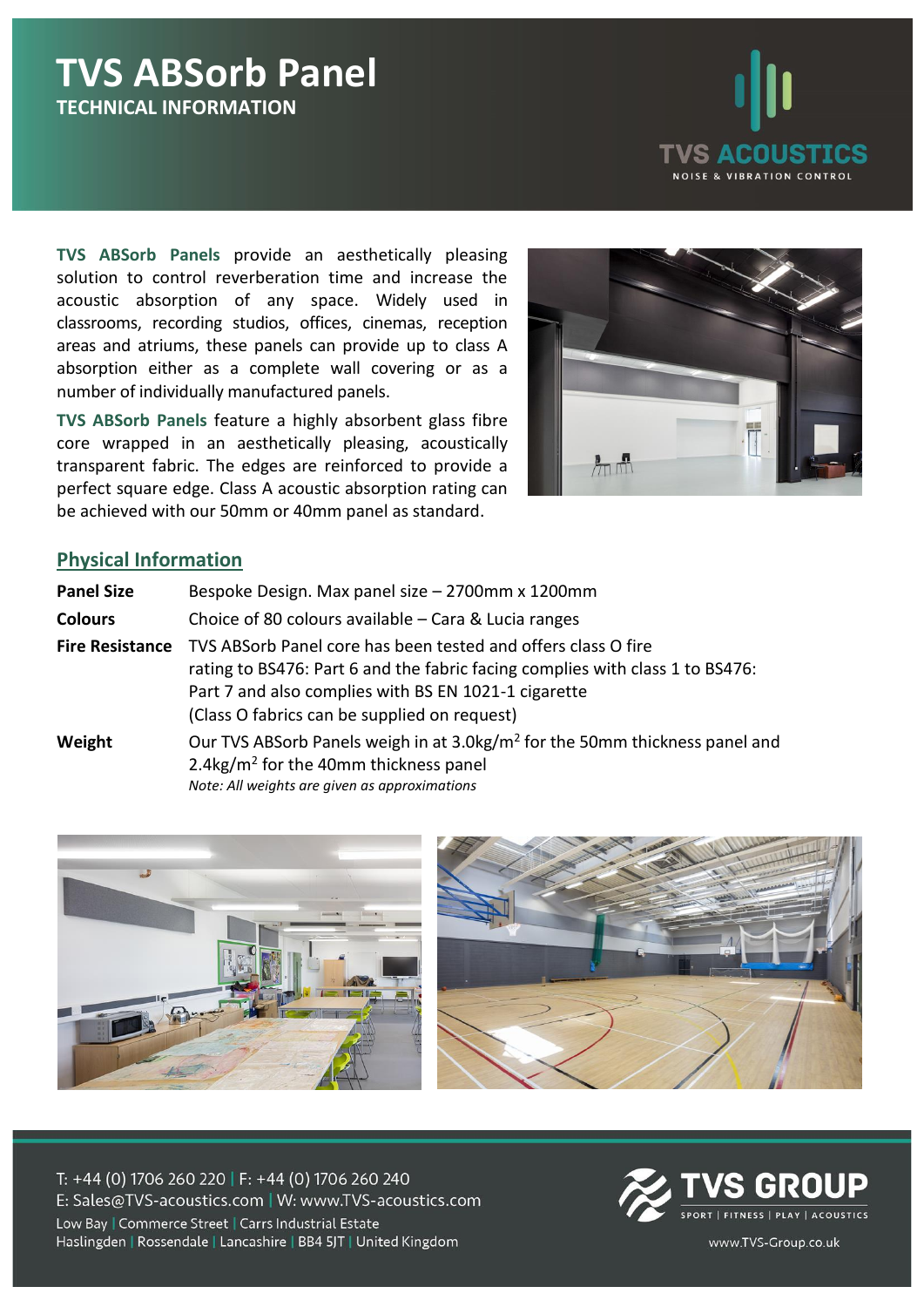# **TVS ABSorb Panel TECHNICAL INFORMATION**



### **Benefits**

- Class A absorption achieved in 50mm & 40mm thicknesses
- Manufactured to size and shape required
- Durable and easy to clean
- Aesthetically pleasing design
- Complete range of fixing solutions to suit project
- 80 fabric face finishes available
- TVS impaling clip and adhesive provide a quick and easy install



### **Acoustic Performance**

#### ACOUSTIC PERFORMANCE BS EN ISO 354:2003



T: +44 (0) 1706 260 220 | F: +44 (0) 1706 260 240 E: Sales@TVS-acoustics.com | W: www.TVS-acoustics.com Low Bay | Commerce Street | Carrs Industrial Estate Haslingden | Rossendale | Lancashire | BB4 5JT | United Kingdom



www.TVS-Group.co.uk